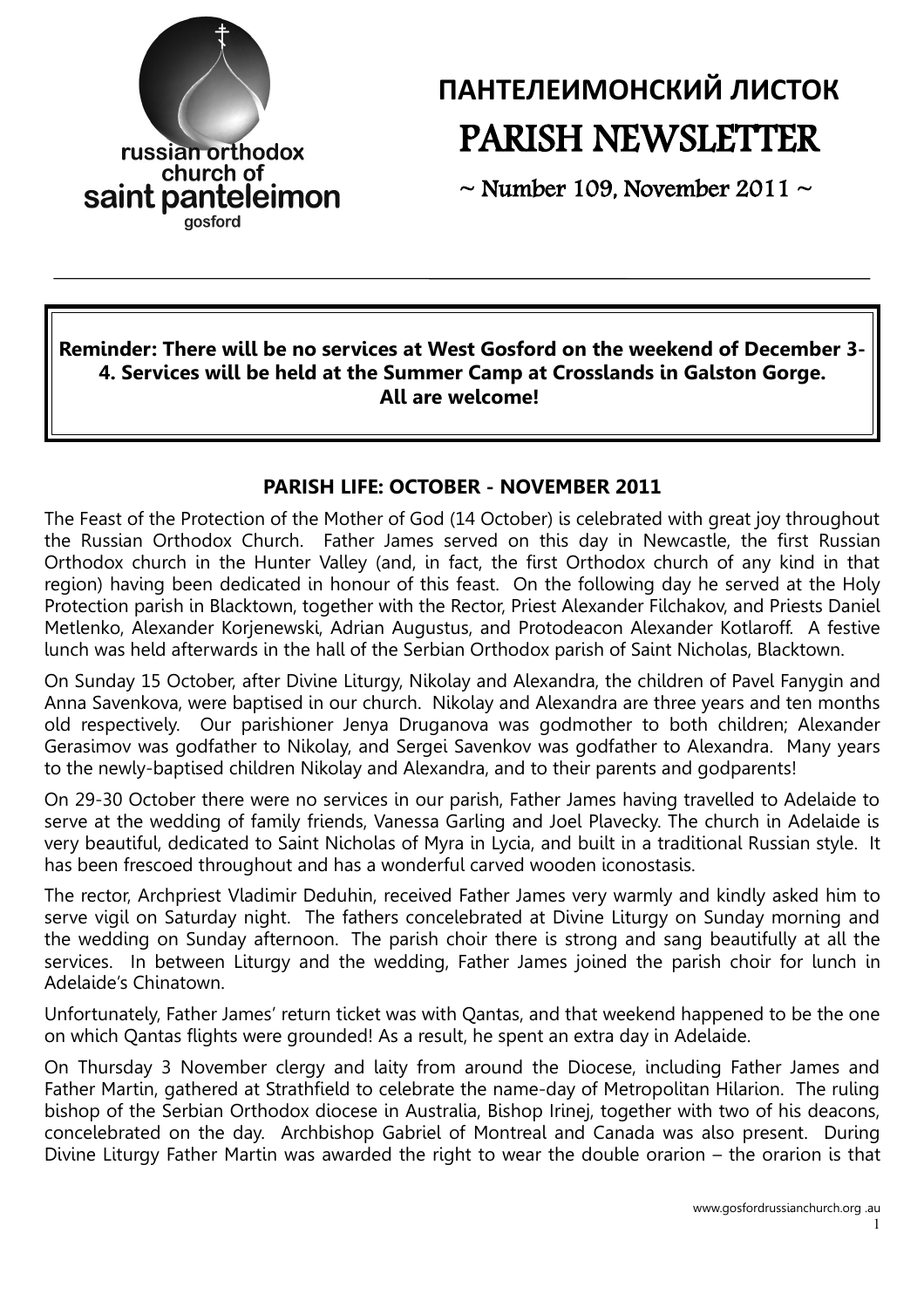part of the deacon's vestments that is draped over the left shoulder - in recognition of his zealous service to the church.

That evening Father James travelled to the convent of Our Lady of Kazan in Kentlyn (near Campbelltown) for the vigil service, the following day being the patronal feast of the convent. He served there together with the Dean of Sydney and NSW, and spiritual father of the convent, Archpriest Nikita Chemodakov, and the convent priest, Hieromonk Evfimy (Samorukov).

On Sunday 6 November we were joined by Subdeacon Luke Goura from the Wallsend parish, it having been his name-day the previous Monday. Subdeacon Luke read the epistle in Slavonic and English at Divine Liturgy. After the dismissal, Father James congratulated him on his name-day, and also drew the attention of the parish to Father Martin's award, congratulating him on behalf of all present. Father Martin, in turn, congratulated Father James on his name-day on the previous day, the day of commemoration of the Holy Apostle James, Brother of the Lord (Апостоль Иаков, брать Господне), and many years was sung.

We received news on 11 November that a baby girl, Evelyn, had been born to Reader Evgeny Bondarenko and his Daria Yushkova. Zhenya had been a reader at the Mayfield and Wallsend parishes in Newcastle before he and Dasha moved to Gosford. He then assisted us for a time before agreeing to help Father Alexander Filchakov at the Holy Protection parish in Blacktown. Our warmest congratulations to new parents Zhenya and Dasha!

On Saturday 19 November the Kursk-Root Icon of the Mother of God visited our parish. Father James and Reader Christopher Dowling travelled to the Diocesan Chancery at Croydon early that morning to receive the icon. They took it first to the Hornsby region, where approximately 40 people had gathered at the Mount Kuring-gai Community Centre. The icon was greeted with the singing of the troparion "Яко необоримую стену" ("Having obtained thee as an unassailable wall") and afterwards a moleben and akathist were served. The choir there sang beautifully under the direction of Maria Zaitseva, the conductor at Centennial Park, a friend of our parish through her involvement with our parish camps. There was a "cup of tea" afterwards for those able to stay, and many took to opportunity to pray quietly by the icon.

The icon was then taken to Saint Nicholas' church in Wallsend. People of many different backgrounds – Russian, Macedonian, Greek, Ukrainian, Finnish and Anglo-Australian - gathered there to greet the icon, and Father Alexander Filchakov joined Father James in serving a moleben and akathist.

The icon was met by a full church when it arrived in Gosford that evening. Joining our congregation for the service were Abbot Eusebios and the brotherhood of the "Pantanassa" Greek Orthodox Monastery at Mangrove Mountain, and Abbess Philothea and the sisterhood of the Holy Cross Convent in the same area. Later that evening, Father James, Father Martin, Reader Christopher and parishioners Paul Douriaguine, Anna Kourbatova and Maria Martynuk accompanied the icon to the new Pantanassa Monastery, where prayers were offered before the icon in the darkened monastery church, still under construction. The men then travelled to the old Pantanassa monastery where they enjoyed traditional monastic hospitality, before later making a brief visit to the convent. These visits were altogether an unforgettable experience and one, it is hoped, that will serve for the building of lasting bonds between our parish and these two Orthodox Christian monasteries in our region.

On Monday 21 November Father James travelled to the Archangel Michael church in Blacktown to serve at Divine Liturgy on the patronal feast of that parish. He concelebrated with Priest Adrian Augustus and Protodeacon Vasily Hadarin. The main festivities had been on the preceding day, with Olga Petroff and Nina Golovin having travelled to Blacktown to represent our parish.

November 2011 marks the tenth anniversary of Father James' priestly service in Gosford. Ordained priest in September 2001, he was appointed to the Cabramatta parish and what was then the fledgling Gosford community. He served at Divine Liturgy in Gosford for the first time in November 2001, concelebrating at the Narara Community Centre with Archimandrite Alexis (Rosentool) of the Holy Transfiguration Monastery in Bombala. How much has happened in our parish since then!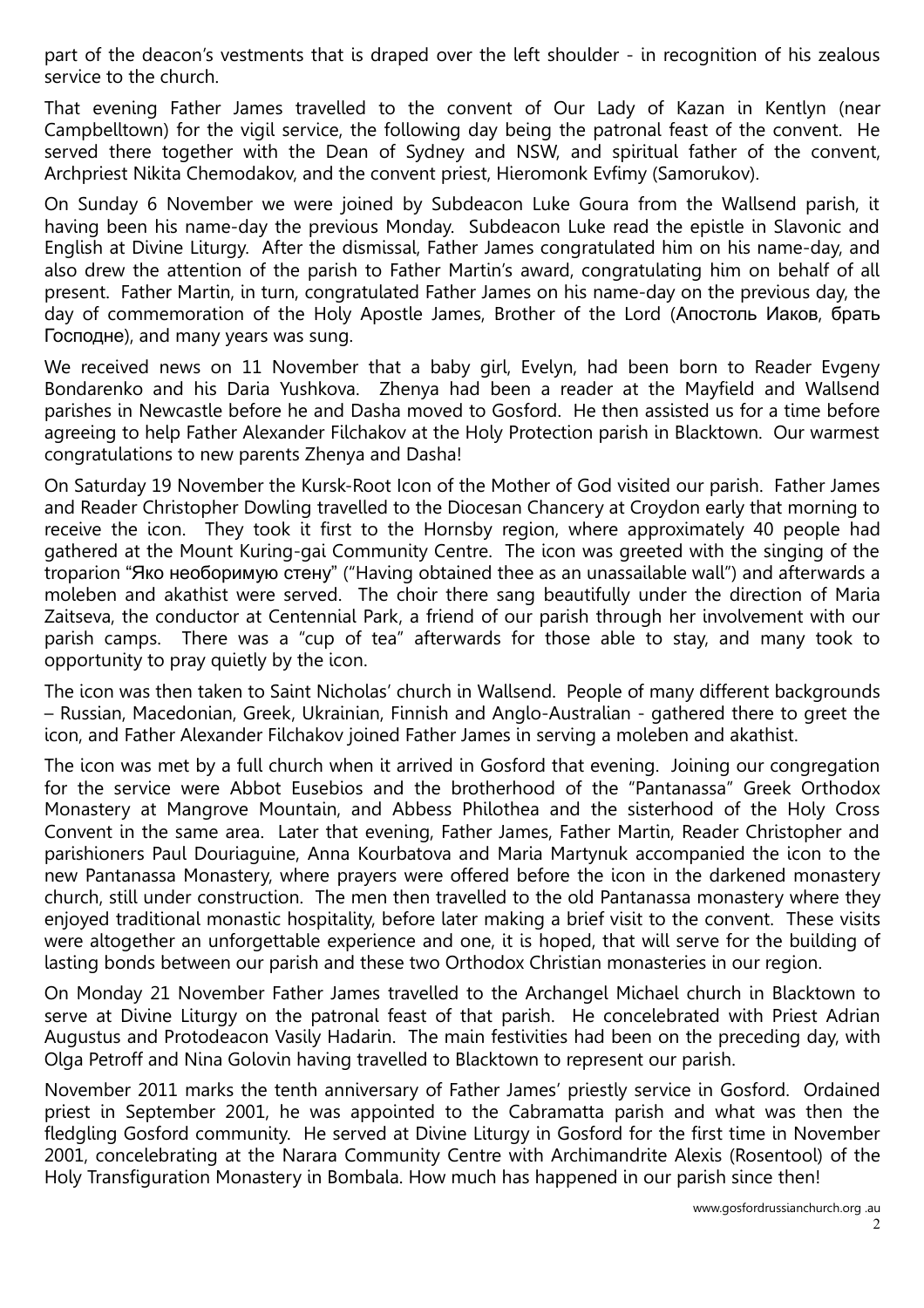#### **PARISH LIFE: PARISH COUNCIL NEWS**

Parish Council met on Tuesday 15 November for the first time in two months, the October meeting having been cancelled. A great deal was discussed, with the meeting lasting around two and a half hours. A new policy concerning keys and access to the parish centre was agreed on, and steps were taken to investigate changes to occupational health and safety laws that might have an impact on parish life. The need for trained first-aiders was discussed. Financial reports were presented, and there was considerable discussion of accounting methods and procedures. Head Sister Kate Marcotrigiano reported that the Ladies' Auxiliary would be having a Christmas raffle again this year, with prizes to be drawn after the service on the morning of Friday 6 January 2012. Father James reported on the growth of the parish – there are now 120 households in contact with our church – and the need to reorganise administrative tasks in the coming months in view of this. He also presented some new icons and spoke about the summer Schedule of Services and the forthcoming visit of the Kursk-Root Icon of the Mother of God. A new policy concerning awards to parish clergy and laity was discussed and agreed upon. The new Russian school was also on the agenda – see the article elsewhere in this newsletter for further information. God willing, Parish Council will meet next on Tuesday 13 December 2011.

# **PARISH LIFE: SUMMER SCHEDULE OF SERVICES**

On Sunday 20 November the summer 2011-12 Schedule of Services were available in church. A copy is also included with this newsletter. We will have only one Sunday service at church during December, the first Sunday service being at our summer camp. There will be a service for Great-Martyr Katherine on Wednesday 7 December, there being a great many Katherines in our parish. On January 7, the Feast of the Nativity of Christ (Christmas), Father James will be serving in Wallsend, but there will be services here in Gosford for the Eve of the Nativity. The services for Feast of the Baptism of Christ (Theophany) will be in Gosford, and will be followed by the customary blessing of homes. Great Lent begins at the end of February 2012.

# **PARISH LIFE: CHARITABLE COLLECTIONS**

As of Sunday 20 November, the usual money boxes were available in church for our Nativity Fast collection. This Nativity Fast, the beneficiary will be the Convent of Saint Elizabeth in Minsk, Belarus, where much good work is done to help the sick and disadvantaged of that city. On Sunday 18 December, there will be the usual December collection for Orthodox Action-Sydney. Envelopes are enclosed with posted copies of this newsletter, and will also be available in church. Those wishing to contribute to the November collection for the Synod of Bishops Fund for Assistance may still do so. This collection was to have been taken up on Sunday 6 November, but unfortunately Father James forgot to announce it on the day!

# **COMMUNITY LIFE: ST SERAPHIM RUSSIAN SCHOOL**

Readers of this newsletter will recall mention in the September issue of the possibility of a Russian language school in the Hornsby region. A great deal has happened since then, with a small group of our parishioners doing all that was necessary to make it possible for the Saint Seraphim Russian Community School to commence lessons at Mount Colah Public School on Sunday 13 November 2011. Prior to classes beginning, Hornsby mayor Nick Berman cut the ribbon with representatives from both Russian (Edinenie) and English (Bush Telegraph) newspapers in attendance.

The school's main goal is to help children to maintain and develop their Russian language skills, learn about Russian history, culture, and the Russian Orthodox faith. Initially, 3-4 classes for children from 5 years of age to 12 years of age, pre-school (detskij sad), and 1-2 classes for kids for whom Russian is a second language will be held. Subjects taught are: Russian language, Russian literature (reading), language development, music, natural sciences, and Scripture (Zakon Bozij). Other subjects might be added in the future, with the teaching staff including a Russian speech pathologist.

Classes will continue to be held at Mount Colah Public School on Sundays from 2pm to 6pm (classes for pre-school children will be somewhat shorter). Scripture classes (Zakon Bozij) will be held from